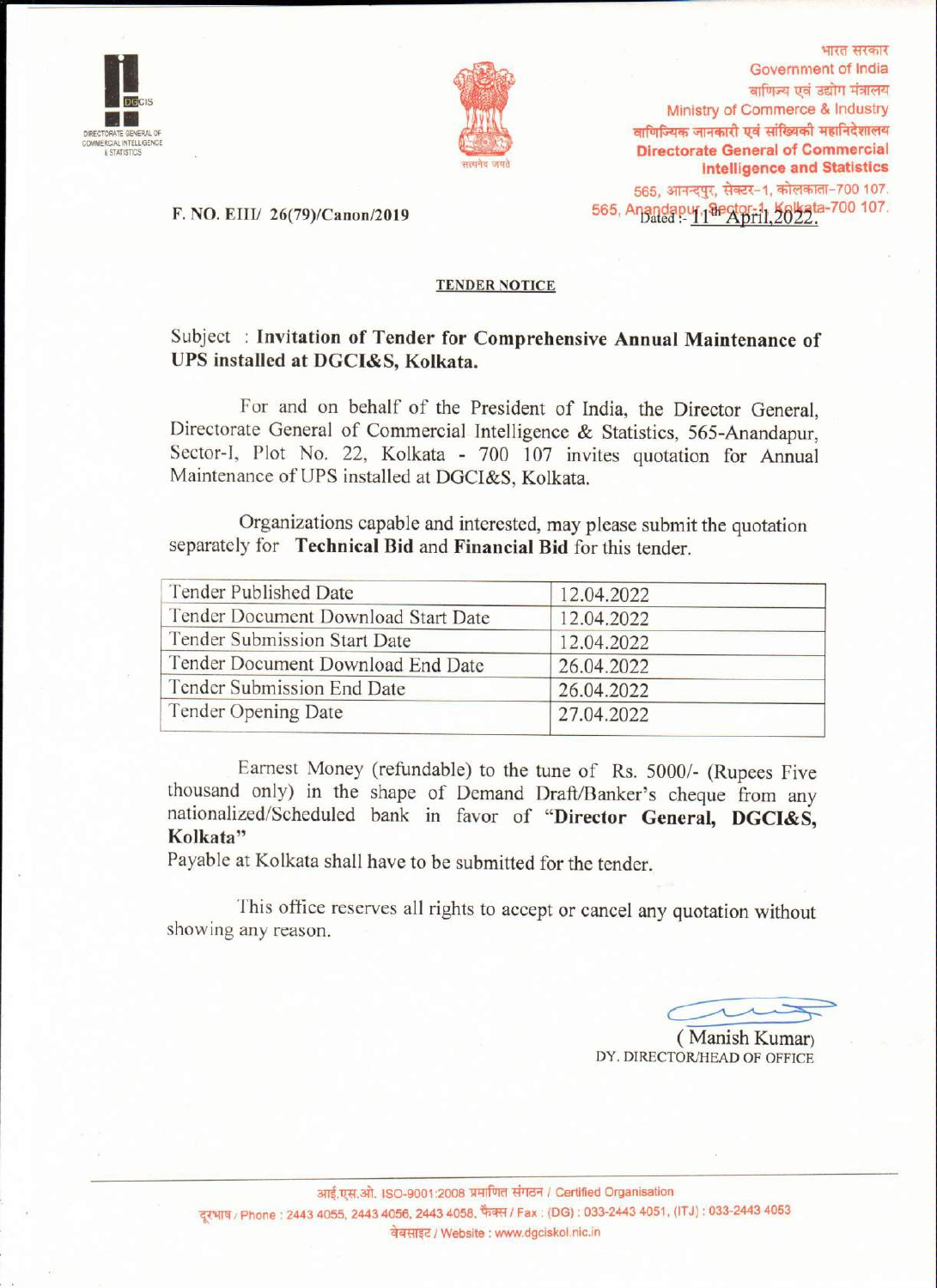GOVERNMENT OF INDIA MINISTRY OF COMMERCE & INDUSTRY DIRECTORATE GENERAL OF COMMERCIAL INTELLIGENCE & STATISTICS VANIJYA TATHYA SADAN 565 – ANANDAPUR, SECTOR-I, PLOT NO.22 KOLKATA – 700 107.

## **TENDER DOCUMENT**

# **FOR**

# **Comprehensive Annual Maintenance of UPS**

**at**

# **DGCI&S, Kolkata**

| Bid publishing date               | $\mathcal{L}$ | 12.04.2022            |
|-----------------------------------|---------------|-----------------------|
| End of Bid Submission date & time |               | 26.04.2022 & 06:00 PM |
| Bid Opening date & time           |               | 27.04.2022 & 11:00 AM |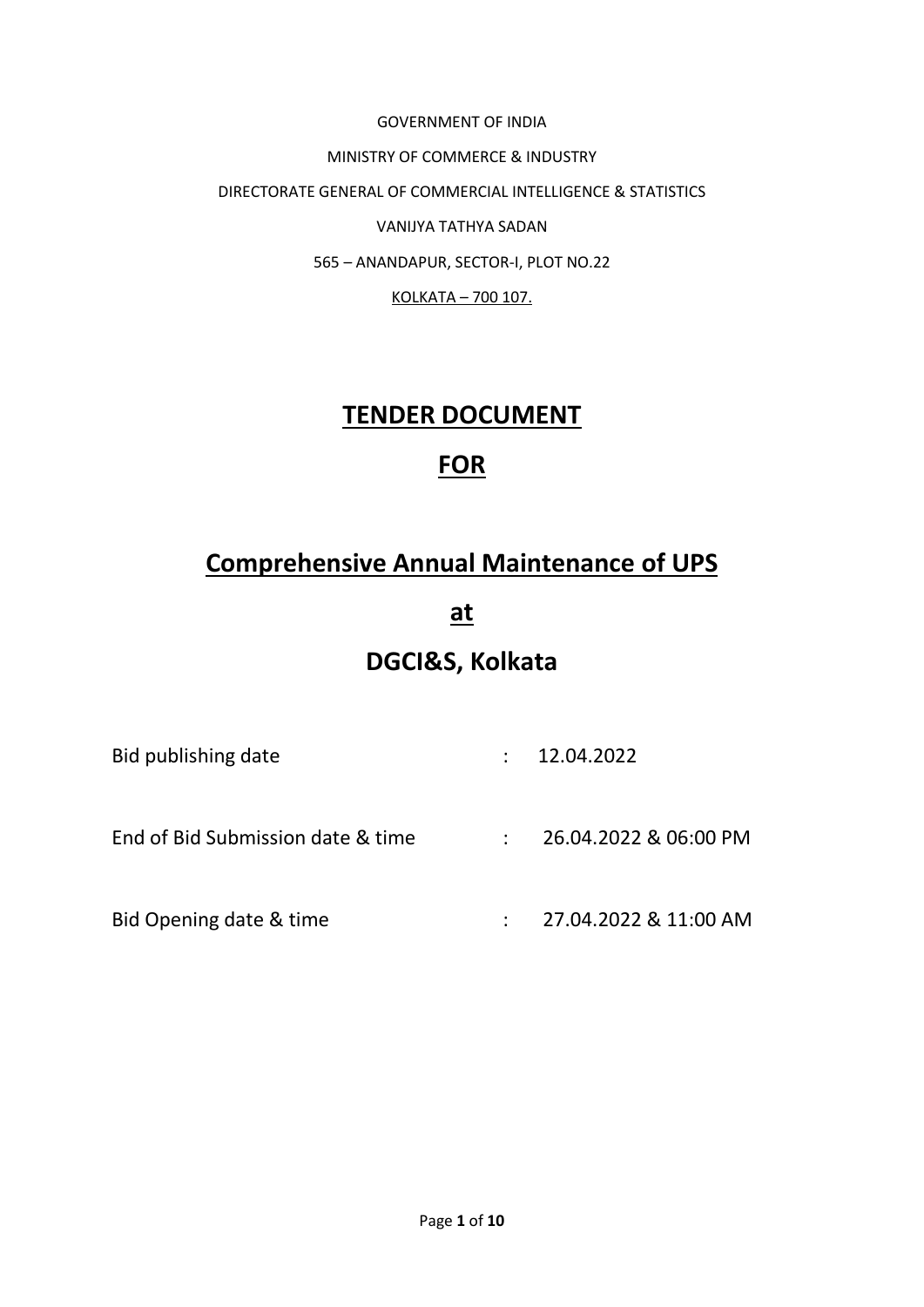### **SCOPE OF WORK**

Annual maintenance contract of

1. 1 number of 20 KVA UPS System (Make: Emerson), Model: 7400M, S.No. 2010037M5769, Voltage :415 V, 3 Phase, Year of procurement: 2010

#### **General Terms and Conditions**

- 1. It is highly desirable that the vendor may visit this directorate before going for the bidding process in order to understand the scope of the work.
- 2. The vendor must have servicing outlet in West Bengal.
- 3. The bidder must have ISO 9001-2015 certification.
- 4. Non-Blacklisted certificate need to be submitted.
- 5. The contracting Company/Firm/Agency shall not be allowed to transfer, assign, pledge or sub-contract its rights and liabilities under this contract to any other agency without the prior written consent of this Directorate.
- 6. The tenderer will be bound by the details furnished by him/her to this Directorate while submitting the tender or at subsequent stage. In case, any of such documents furnished by him/her is found to be false at any stage, it would be deemed to be a breach of terms of contract making him/her liable for legal action besides termination of contract.
- 7. The contract will be awarded on merit basis after examining technical specifications quoted by the agencies, working performance of any kind for the **past two years in Govt. offices** and overall examination of tender bids of the Company/firm/agency.
- 8. The contract can be terminated by this Directorate at any time without assigning any reasons after giving a month's notice and the decision of this Directorate shall be final and binding.
- 9. The period of contract will be valid for one year which may be extended for further one year with the consent of both the parties.
- 10. The one year period of servicing will commence from the date of acceptance of Contract.
- 11. No extra payment, whatsoever, on account of natural calamities or otherwise will be made except what is permitted under this contract. It shall be responsibility of the contractor to carry out maintenance work of UPS satisfactorily throughout the year.
- 12. The work is to be carried out in the office premises itself. However, only such work which cannot be done in the office premises will be allowed to be done outside with the written permission of the Head of office or any higher officer. No extra payment would be made on this account.
- 13. The following services are not included in this contract and could be done on payment basis:
	- a. Shifting/Replacement of accessories if required for the use of the system.
	- b. Electric wiring, accessories and its associated problems.
- 14. No Tools & Plants shall be supplied by this directorate.
- 15. During the continuance of AMC, if the machine becomes obsolete/ unserviceable, then the contract will be terminated in that month itself in which the machines becomes obsolete/unserviceable. The payment, therefore, will be made on pro-rata-basis (proportionately).
- 16. Maintenance and servicing of UPS system should be done by trained service personnel by visiting the installation for periodic preventive maintenance once in 3 months.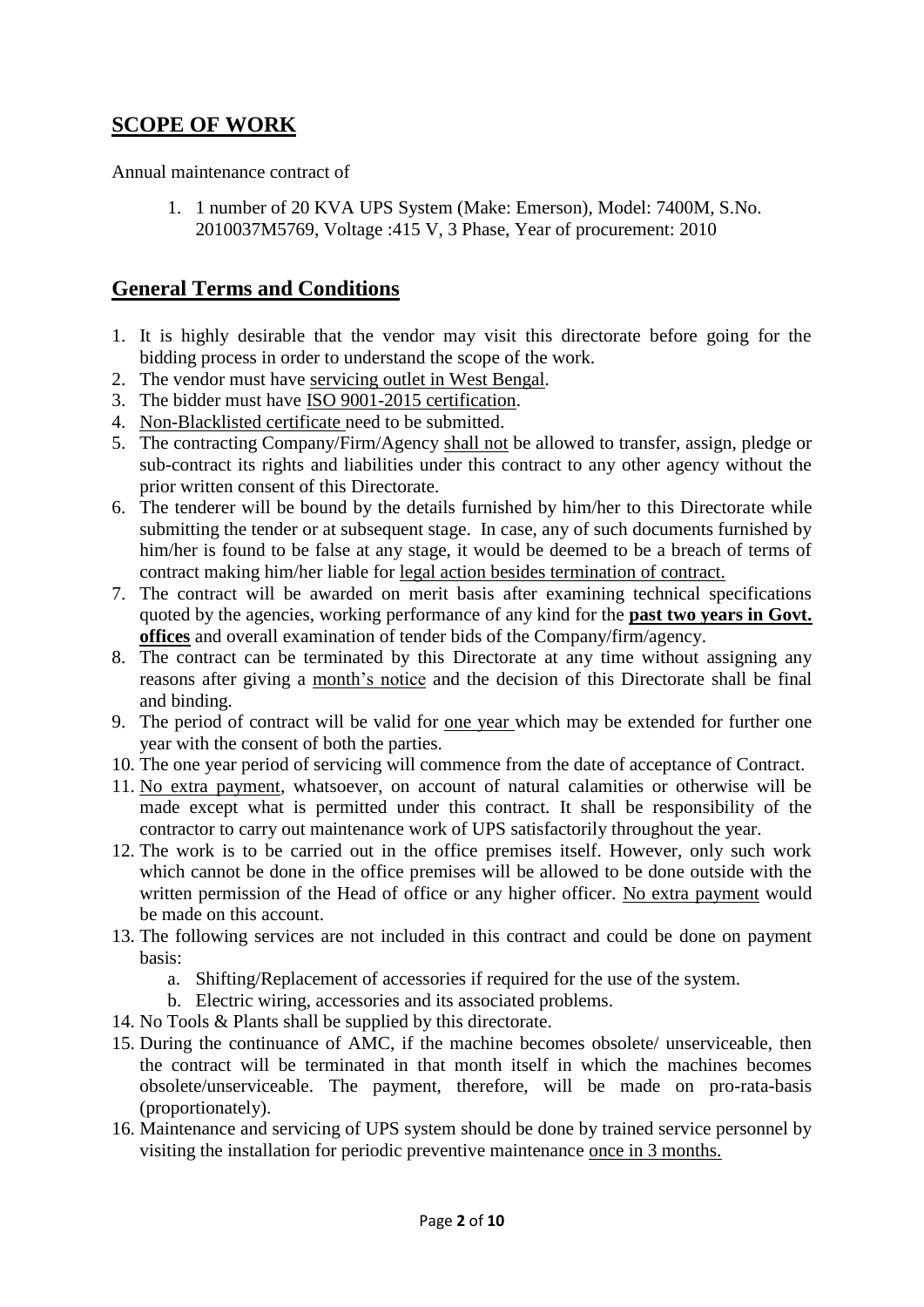- 17. Apart from the periodic preventive maintenance visits, all breakdown call on the system must be attended by the firm within 24 hours. Contact details may be provided after awarding of the contract.
- 18. In the event of breakdown or failure in machine after servicing, your representative would pay a visit to this directorate as and when intimated and you shall have to attend this forth-with without any extra charges.
- 19. If the contracting party fails to attend the breakdown within 48 hours after communication by this directorate telephonically and/or in writing, the department reserves the right to get the work done from other service agencies and recover the cost thereof from AMC or as decided by competent authority.
- 20. The Company/Firm/Agency shall depute a coordinator who would be responsible for immediate interaction with this Directorate, so that services of the persons deployed by the Company/Firm/Agency could be availed optimally without any disruption.
- 21. The bidder must provide escalation matrix of telephone numbers for service support.
- 22. During the course of servicing or repairing this directorate shall not be liable for any damage or loss direct, indirect or consequential to any person or property/procurement of the Servicing Agency, as a result of operation/breakdown or accident of this machine or any other circumstances beyond the control of this directorate.
- 23. In case, the person employed by the successful Company/Firm/Agency commits any act of omission/commission that amounts to misconduct/ indiscipline/ incompetence, the successful Company/Firm/Agency will be liable to take appropriate disciplinary action against such persons, including their removal from site of work, if required.
- 24. It will be the responsibility of the service providing Company/Firm/Agency to meet transportation, food, medical and any other requirements in respect of the persons deployed in this Directorate and this Directorate will have no liabilities in this regard.
- 25. The persons deployed by the service providing agency shall neither claim nor shall be entitled to pay, perks and other facilities admissible to regular/confirmed employees of this Directorate during the contract period or after expiry of the contract.
- 26. In case of any dispute in the service contract, the decision of the Head of Department, Directorate General of Commercial Intelligence and statistics, shall be final and binding on you.
- 27. The successful Company/Firm/Agency shall maintain all statutory registers under the Law. The agency shall produce the same on demand to the concerned authority of this Directorate or any other authority under the Law.
- 28. Payment terms as follows:
	- a. No advance payment will be made.
	- b. The payment shall be made after successful completion and handing over of work in all respect in quarterly basis.
- 29. The successful Company/Firm/Agency shall also be liable for depositing all taxes, levies, educational Cess, etc. to concerned tax collection authorities from time to time as per extant rules and regulations on account of services rendered by it to this Directorate.
- 30. Should any statutory levy or tax of any nature, including Service Tax become applicable to this agreement at any time, it is understood and agreed that such incidents will be borne by the Servicing Agency.
- 31. EARNEST MONEY DEPOSIT (EMD):
	- A. Under MSE category, only manufacturers for goods and Service Providers for Services are eligible for exemption from EMD.
	- B. Bid Security deposit equal to an amount of Rs. 5000/- (Rupees Five Thousands Only) in the form of A/C Payee Demand Draft from a commercial Bank/Bank Guarantee from a Commercial Bank which should remain valid at least for a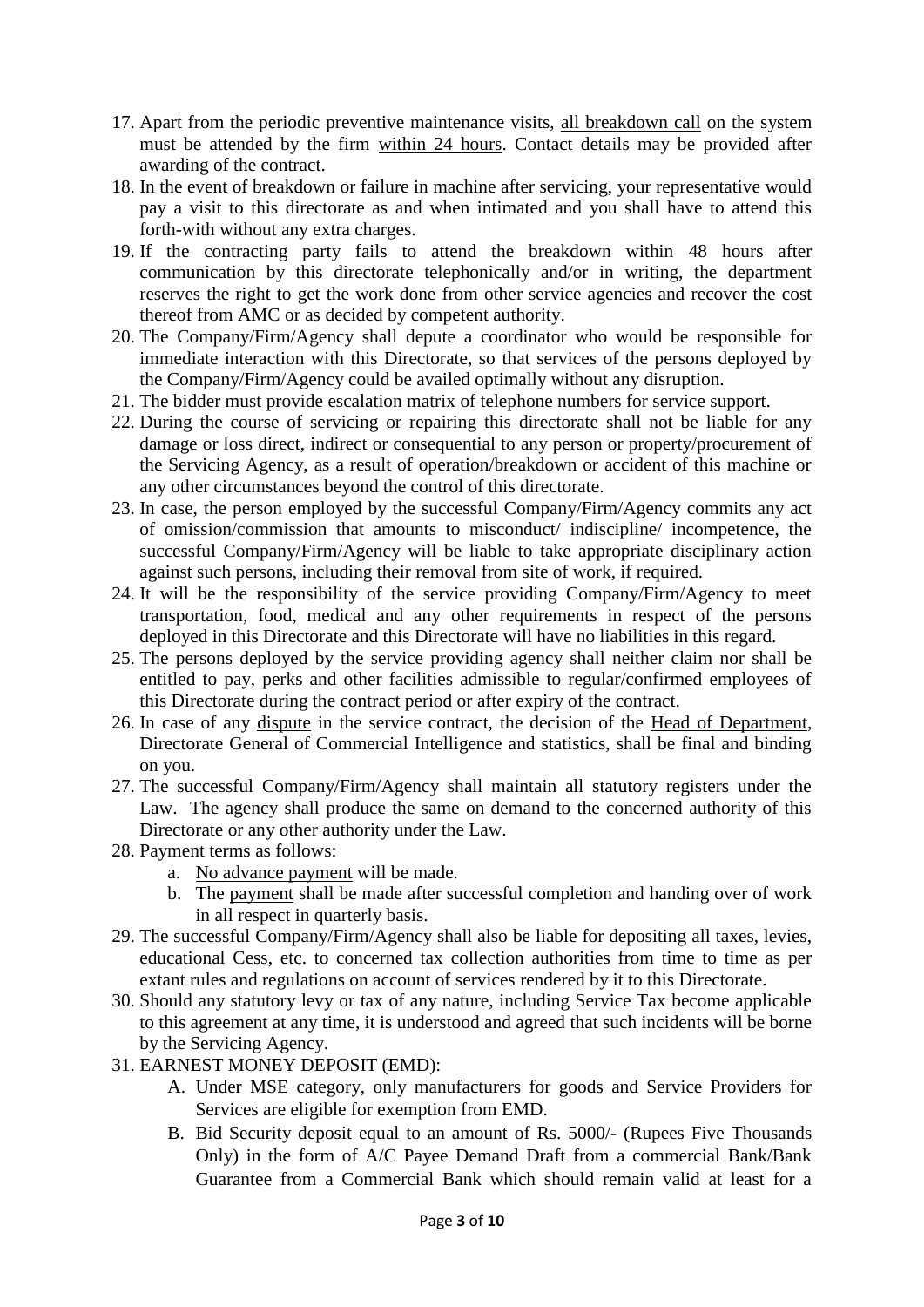period of 45 days beyond the final bid validity period payable to Director General, DGCI&S, Kolkata, must accompany the tender. Tender not accompanied with prescribed EMD or EMD submitted in any other form i.e. Cheque or Cash will not be considered for evaluation.

- C. FOREFEITURE OF EMD: The EMD will be forfeited under the following conditions:
	- a. If the tenderer withdraws or amend, impairs or derogates from the tender in any respect within the period of the validity of the tender.
	- b. If the bidder withdraws the bid before the expiry of the validity period of the bid or within the time frame of the extension given by Head of Department, DGCI&S, Kolkata in special case communicated before the expiry of the bid.
	- c. If the bidder fails to comply with any of the provisions of the terms and conditions of the bid document.
	- d. If the selected bidder fails to execute agreement in prescribed format furnish the bank guarantee within the prescribed time.
- D. RETURN OF EMD
	- a. The earnest money of all the unsuccessful bidders will be returned as early as possible after the expiry of the period of the bid validity but not later than 30 days of the issue of the work order to the successful bidder.
	- b. The EMD of the successful bidder shall be returned after receiving the Bank Guarantee.
	- c. No interest will be paid by this office on the Earnest Money Deposit.
- 32. A performance security amount of 3 % is to be provided by the successful bidder immediately after being awarded the contract in the form of Demand Draft/Pay Order drawn in favor of Director General, DGCI&S, Kolkata payable at Kolkata or Bank Guarantee issued by a reputed Bank or fixed Deposit Receipt (FDR) made in the name of the agency but hypothecated in favor of Director General, DGCI&S, Kolkata valid for 60 days beyond the expiry of period of guarantee period.

### **Instructions for Tender Submission**

- 1. The Price Bid is to be submitted in the Prescribed Formats (Annexure I, II & III) enclosed to this Tender Notice. Tenders submitted otherwise would not be considered.
- 2. Each interested bidder is allowed to submit only a single tender. Tenders must be submitted in sealed envelope on or before the last day of submission. The Bids should be addressed to The Head of Office, Directorate General of Commercial Intelligence and Statistics, Kolkata. The Tender should be sent to Directorate General of Commercial Intelligence and Statistics, 565Anandapur, Ward No.108, Sector–1, Plot No.22, ECADP, Kolkata – 700107 on or before the due date. Tender Application received after the expiry of the due date and time shall not be considered.

### **Additional Conditions/Requirements**

1. The Tender will be accepted by the Competent Authority in DGCI&S as per the rules/instructions issued by the Government of India from time to time in the matter.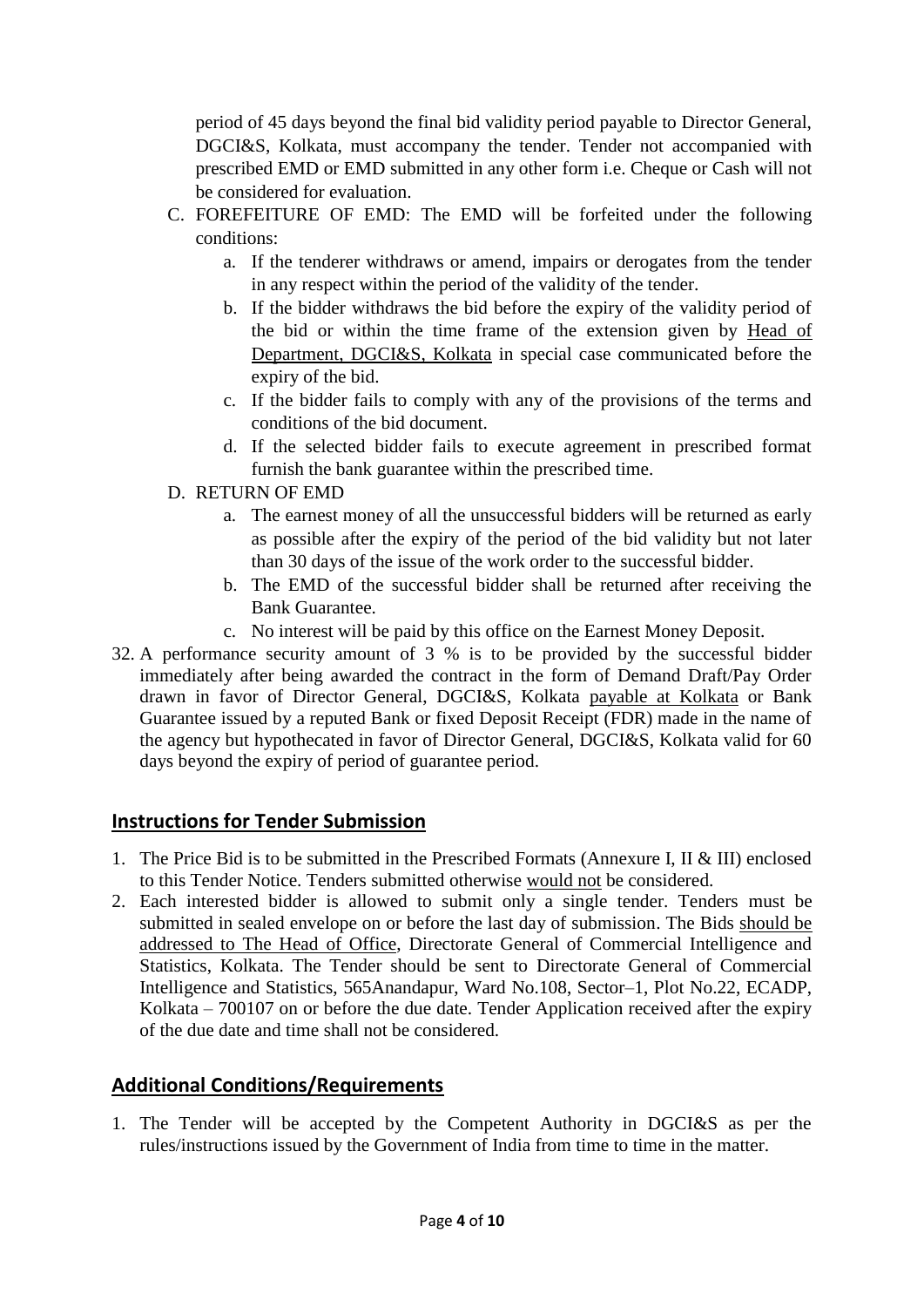- 2. The Directorate reserves the right to reject any or all Tenders/extend the date of opening of Tender etc. without assigning any reasons thereof.
- 3. In addition to its right to determine the contract upon fault of the Successful Bidder, the Directorate reserves the right to cancel the contract after giving a month's notice to the contracting agency in whole or in part without assigning any reasons and also reserves the right either to pay or not to pay the Successful Bidder for either part of the contract work or whole of the contract work executed, if they are not according to the directorate's specifications and complete satisfaction.

#### **Legal**

- 1. The successful Company/Firm/Agency shall maintain all statutory registers under the Law. The agency shall produce the same on demand to the concerned authority of this Directorate or any other authority under the Law.
- 2. The Tax Deduction at Source (TDS) shall be deducted as per the provisions of Income Tax Department, as amended from time to time and a certificate to this effect shall be provided to the agency by this Directorate.
- 3. In case of breach of any terms and conditions attached to this contract, this Directorate reserves right to terminate the contract during the period after giving a months's notice to the contracting agency and may also forfeit the performance security.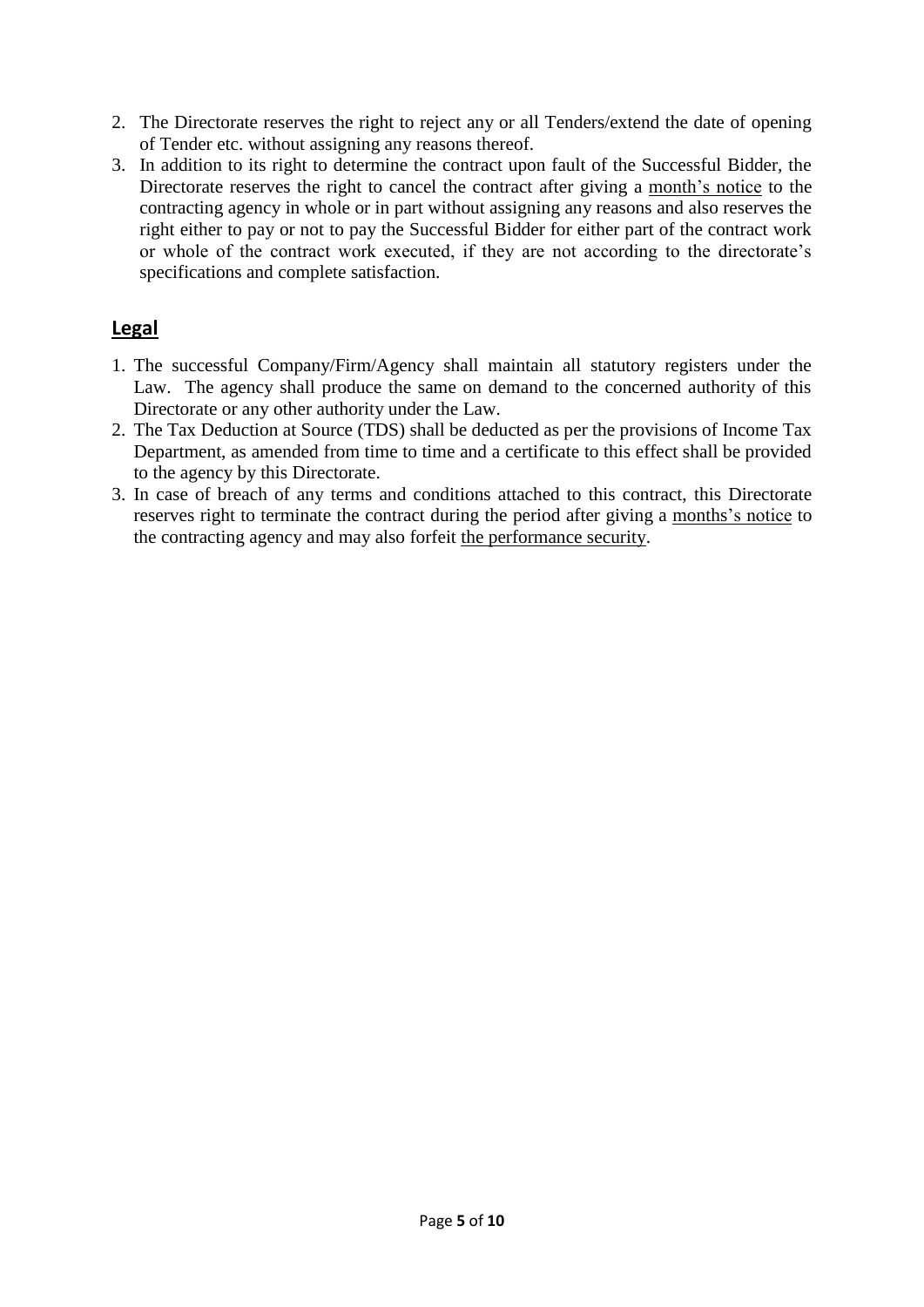# **(ANNEXURE-I)**

|                                                                                  | <b>Submission of Technical Bid:</b> |            |       |
|----------------------------------------------------------------------------------|-------------------------------------|------------|-------|
| 1. Name of the Bidding Agency:                                                   |                                     |            |       |
| 2. Contact Address:                                                              |                                     |            |       |
|                                                                                  |                                     |            |       |
|                                                                                  |                                     |            |       |
| 3. Contact No./Details:                                                          | Landline No.:                       |            |       |
|                                                                                  | Fax No.:                            |            |       |
|                                                                                  | Mobile No.:                         |            |       |
|                                                                                  | E-mail ID.:                         |            |       |
|                                                                                  | Website (if any):                   |            |       |
| 4. PAN (Attached attested copy)                                                  |                                     |            |       |
| 5. ISO 90001-2015 Certificate (Attached attested copy)__________________________ |                                     |            |       |
| 6. Service Tax Registration No.<br>(Attached attested copy)                      |                                     |            |       |
| 7. G ST Registration No.<br>(Attached attested copy)                             |                                     |            |       |
| 8. EMD submitted (Yes/No)                                                        |                                     |            |       |
| 9. MSME Certificate (Attach attested copy)                                       |                                     |            |       |
| 10.<br>Escalation matrix of telephone numbers:                                   |                                     |            |       |
| IENIEI<br>Contact Name and decignation                                           |                                     | $C$ ontoct | Email |

| LEVEL   | Contact Name and designation | Contact | Email |
|---------|------------------------------|---------|-------|
|         |                              |         |       |
| Level 1 |                              |         |       |
|         |                              |         |       |
| Level 2 |                              |         |       |
|         |                              |         |       |
| Level 3 |                              |         |       |
|         |                              |         |       |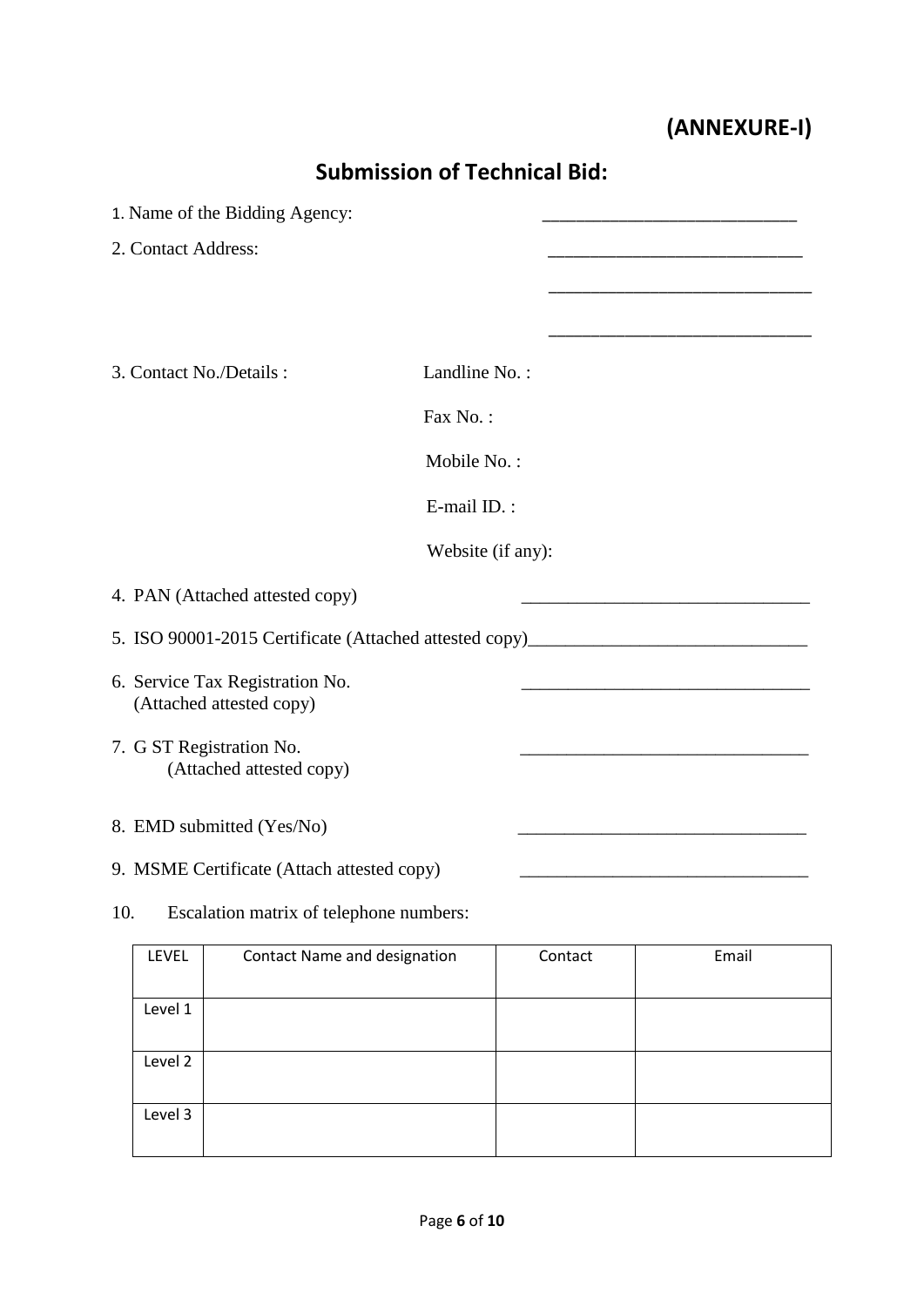- 11. Document supporting servicing outlet in West Bengal \_\_\_\_\_\_\_\_\_\_\_\_\_\_\_\_\_\_\_\_\_\_\_\_ (Attach attested copy)
- 12. Documents supporting two years of working experience in Govt. offices \_\_\_\_\_\_\_ (Attach attested copy)
- 13. Non-Bankruptcy undertaking (Attach attested copy) :
- 14. Non-Blacklisted certificate (Attach attested copy) :
- 15. Additional Information, if any

Date: Name: Name: Name: Name: Name: Name: Name: Name: Name: Name: Name: Name: Name: Name: Name: Name: Name: Name: Name: Name: Name: Name:  $N$ 

Place:

(Signature & Seal of Bidding Agency)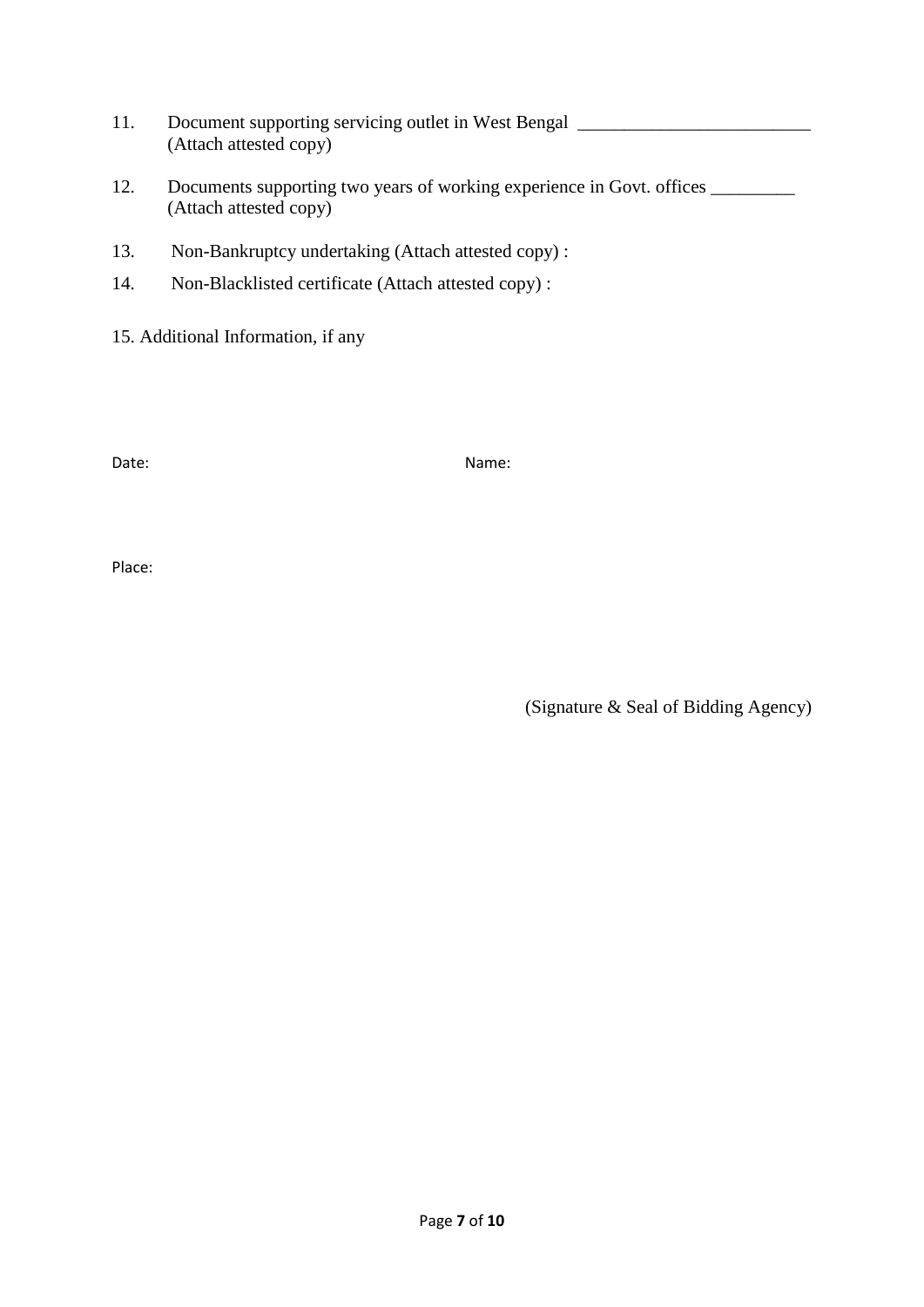### **(ANNEXURE-II)**

### **Financial Bid Specifications:**

| Sl.<br>No. | Particulars                             | Quantity | Unit Rate in Rs<br>(a) | Service Tax<br>$\frac{9}{6}$<br>(b | Total<br>$(a+b)$ |
|------------|-----------------------------------------|----------|------------------------|------------------------------------|------------------|
|            | 20 KVA UPS<br>System (Make:<br>Emerson) |          |                        |                                    |                  |

Enclosures to be submitted with the Bid:

1. Tender Document, Submission of Technical Bid, Financial Bid Specifications & Machine Profile (Annexure I, II & III) (Given format to be adopted/used by the bidder) *must be duly signed and stamped on every page*.

Date:

Place:

(Signature & Seal of Bidding Agency)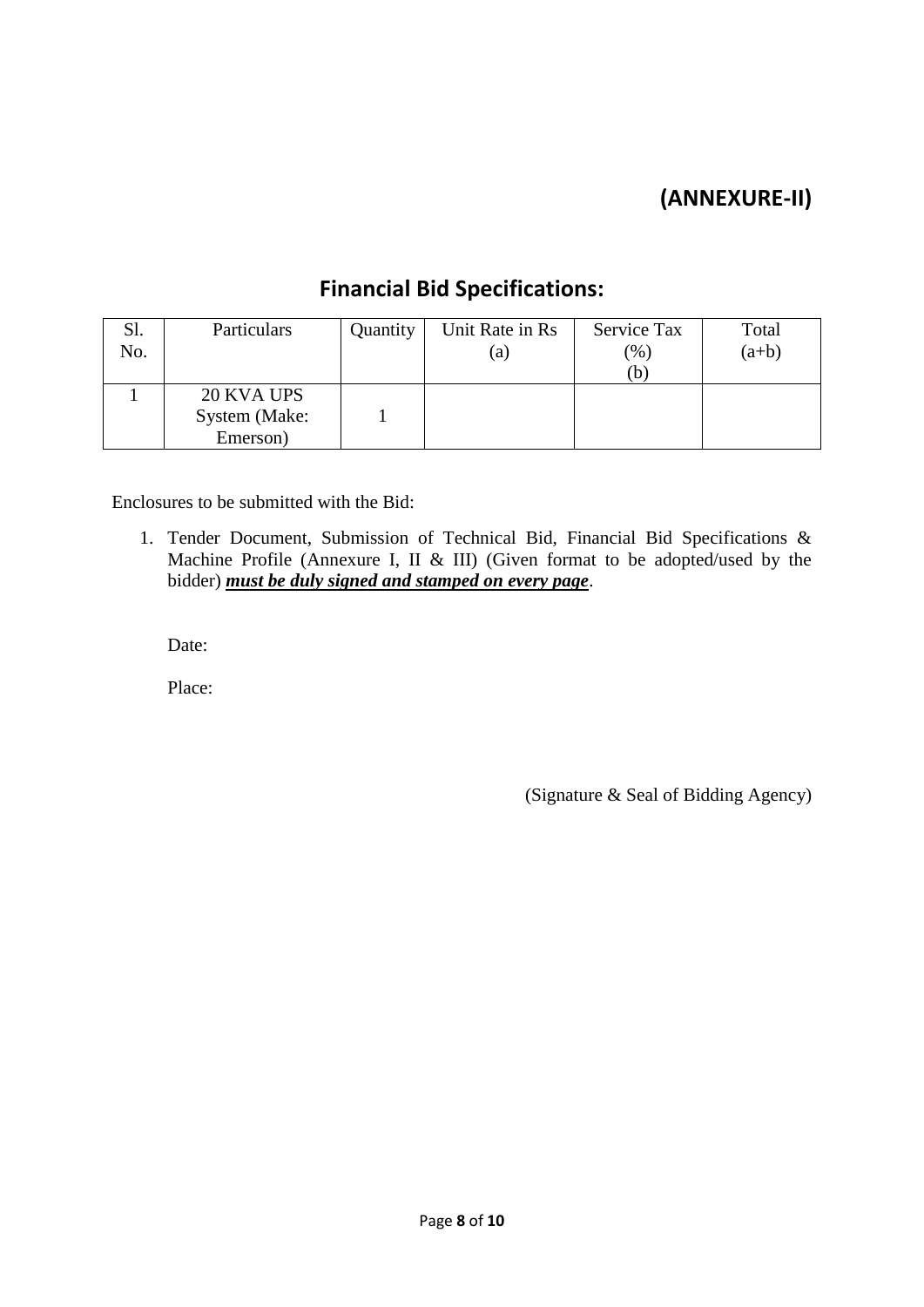# **(ANNEXURE III)**

# **Machine Profile**

1. 1 number of 20 KVA UPS System (Make: Emerson), Model: 7400 M, S.No. 2010037M5769, Voltage :415 V, 3 Phase, Year of procurement: 2010